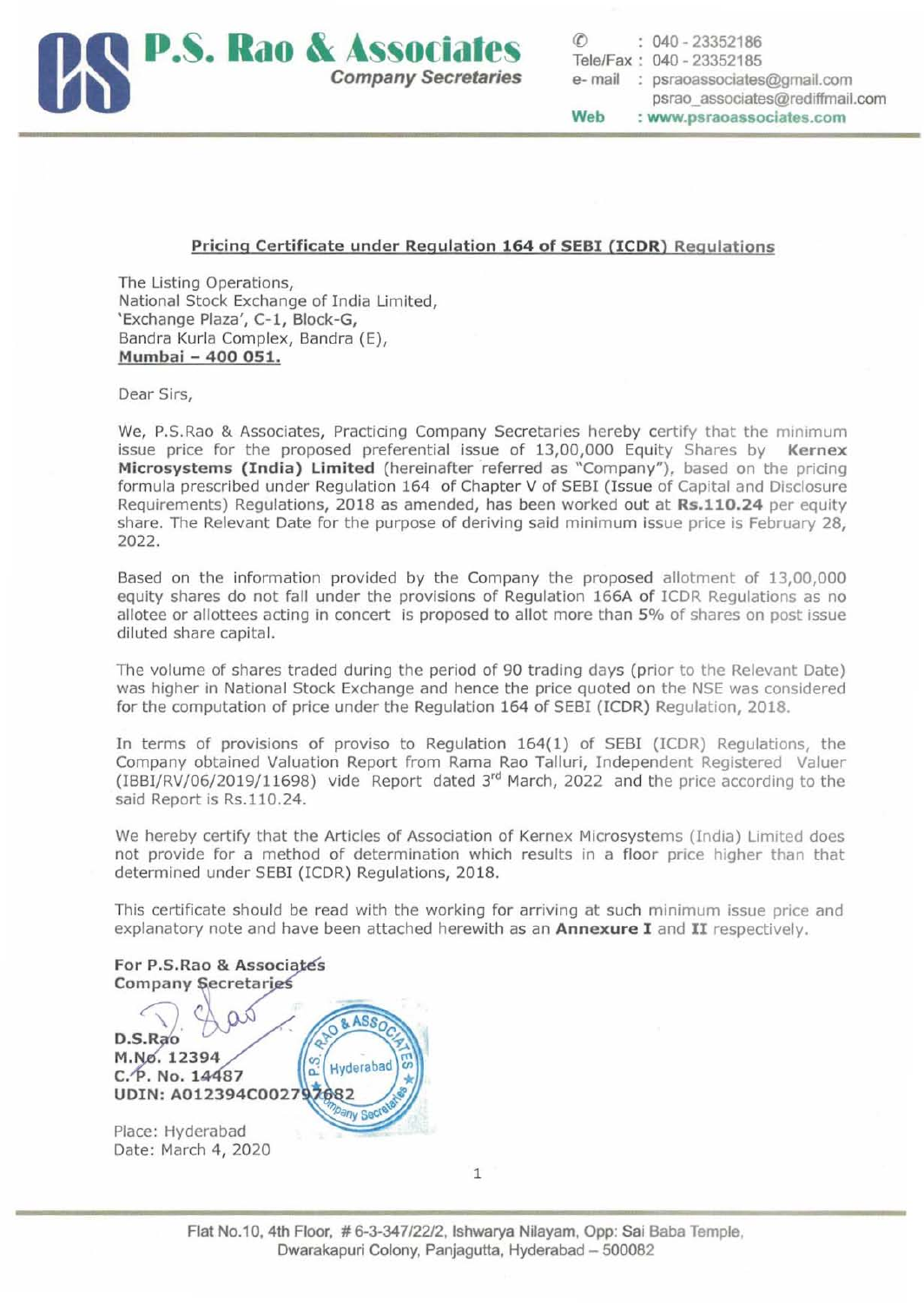## Annexure I: Calculation of minimum issue price as per prescribed under Chapter V of SEBI (ICDR) Regulations, 2018, as amended

Date of EGM March 29, 2020 Relevant Date (30 days prior to EGM) February 28, 2022

A] Average of the volume weighted average price (VWAP) of the Equity Shares of Kernex Microsystems (India) Limited quoted on the National Stock Exchange during the 90 trading days preceding the relevant date. (As the days preceding the relevant date i.e.  $26<sup>th</sup>$  and  $27<sup>th</sup>$  February were holidays the price is calculated from 25<sup>th</sup> February)

| <b>Trading days</b> | Date        | <b>VWAP</b> | Trading<br>days | Date            | <b>VWAP</b> |
|---------------------|-------------|-------------|-----------------|-----------------|-------------|
| 1                   | 25-Feb-22   | 104.47      | 29              | 17-Jan-22       | 129.98      |
| $\overline{c}$      | 24-Feb-22   | 99.8        | 30              | 14-Jan-22       | 127.58      |
| 3                   | 23-Feb-22   | 102.91      | 31              | 13-Jan-22       | 130.21      |
| $\overline{4}$      | 22-Feb-22   | 105.96      | 32              | $12$ -Jan- $22$ | 138.96      |
| 5                   | 21-Feb-22   | 110.39      | 33              | $11 - Jan-22$   | 141.48      |
| 6                   | 18-Feb-22   | 110.5       | 34              | $10 - Jan-22$   | 135.29      |
| $\overline{7}$      | 17-Feb-22   | 109.31      | 35              | $07$ -Jan-22    | 128.44      |
| 8                   | 16-Feb-22   | 113.71      | 36              | 06-Jan-22       | 123.5       |
| 9                   | 15-Feb-22   | 119.94      | 37              | 05-Jan-22       | 135.3       |
| 10                  | 14-Feb-22   | 125.44      | 38              | 04-Jan-22       | 136.8       |
| 11                  | 11-Feb-22   | 132.05      | 39              | 03-Jan-22       | 130.3       |
| 12                  | 10-Feb-22   | 137.02      | 40              | 31-Dec-21       | 124.1       |
| 13                  | 09-Feb-22   | 134.27      | 41              | 30-Dec-21       | 118.2       |
| 14                  | 08-Feb-22   | 133.13      | 42              | 29-Dec-21       | 112.6       |
| 15                  | 07-Feb-22   | 127.23      | 43              | 28-Dec-21       | 107.25      |
| 16                  | 04-Feb-22   | 120.37      | 44              | 27-Dec-21       | 102.11      |
| 17                  | 03-Feb-22   | 117.14      | 45              | 24-Dec-21       | 97.3        |
| 18                  | 02-Feb-22   | 119.2       | 46              | 23-Dec-21       | 92.7        |
| 19                  | 01-Feb-22   | 114.35      | 47              | 22-Dec-21       | 87.51       |
| 20                  | $31-Jan-22$ | 115.95      | 48              | 21-Dec-21       | 84.74       |
| 21                  | 28-Jan-22   | 120.08      | 49              | 20-Dec-21       | 81.91       |
| 22                  | 27-Jan-22   | 122.99      | 50              | 17-Dec-21       | 84.34       |
| 23                  | 25-Jan-22   | 129.25      | 51              | 16-Dec-21       | 84.74       |
| 24                  | 24-Jan-22   | 131.42      | 52              | 15-Dec-21       | 84.11       |
| 25                  | 21-Jan-22   | 128.22      | 53              | 14-Dec-21       | 83.04       |
| 26                  | 20-Jan-22   | 131.82      | 54              | 13-Dec-21       | 82.41       |
| 27                  | 19-Jan-22   | 123.55      | 55              | 10-Dec-21       | 84.96       |
| 28                  | 18-Jan-22   | 127.05      | 56              | 09-Dec-21       | 86.25       |



J. Los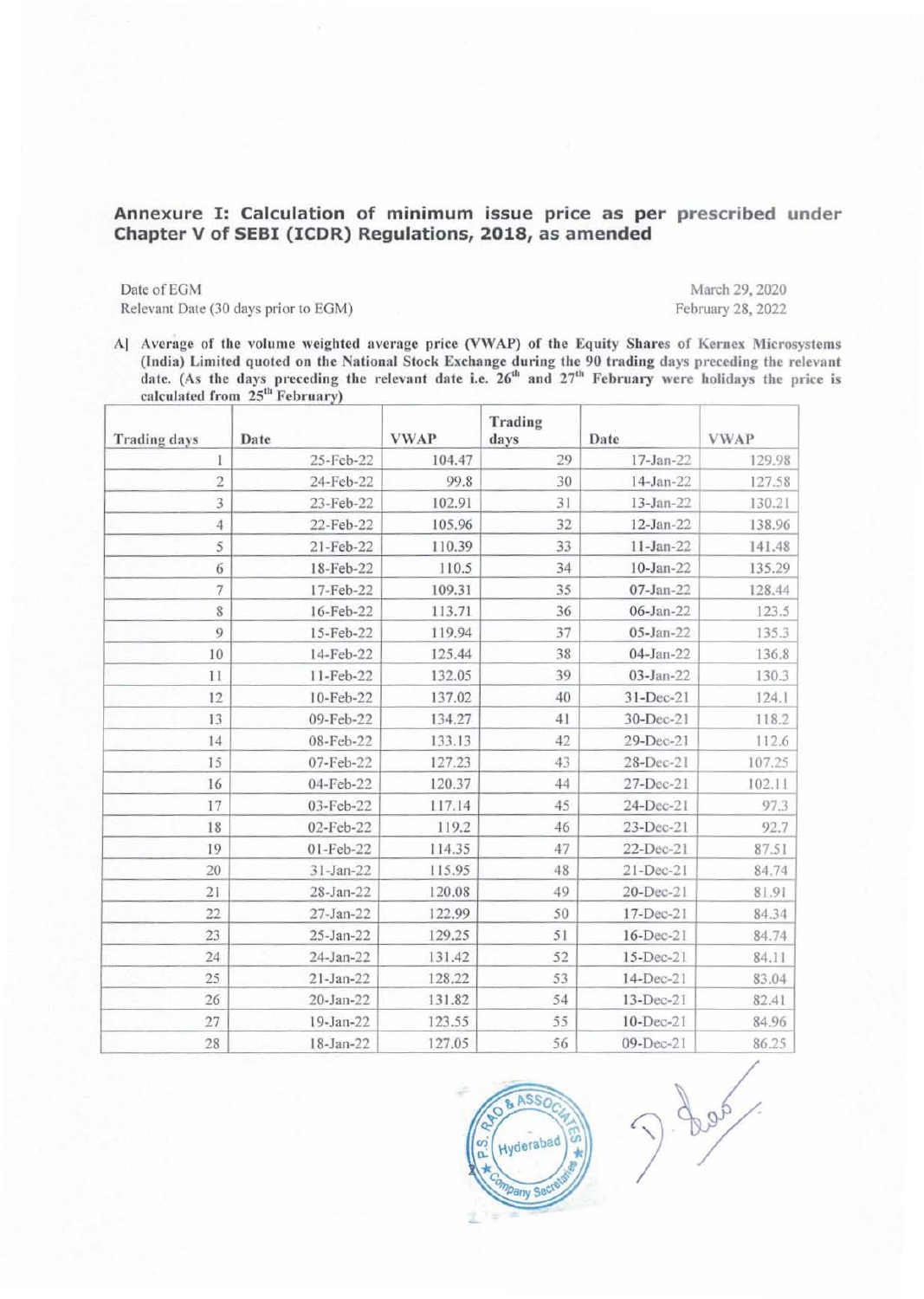| <b>Trading days</b> | Date            | vwap  | <b>Trading days</b>  | Date        | <b>VWap</b> |
|---------------------|-----------------|-------|----------------------|-------------|-------------|
| 57                  | 08-Dec-21       | 85.25 | 74                   | 12-Nov-21   | 100.15      |
| 58                  | 07-Dec-21       | 86.48 | 75                   | 11-Nov-21   | 98.96       |
| 59                  | 06-Dec-21       | 84.93 | 76                   | 10-Nov-21   | 94.04       |
| 60                  | 03-Dec-21       | 84.64 | 77                   | 09-Nov-21   | 91.54       |
| 61                  | 02-Dec-21       | 82.45 | 78                   | 08-Nov-21   | 89.91       |
| 62                  | $01 - Dec - 21$ | 83.31 | 79                   | 04-Nov-21   | 88.01       |
| 63                  | 30-Nov-21       | 82.61 | 80                   | 03-Nov-21   | 86.13       |
| 64                  | 29-Nov-21       | 80.23 | 81                   | 02-Nov-21   | 87.07       |
| 65                  | 26-Nov-21       | 83.47 | 82                   | $01-Nov-21$ | 85.91       |
| 66                  | 25-Nov-21       | 84.21 | 83                   | 29-Oct-21   | 83.03       |
| 67                  | 24-Nov-21       | 86.02 | 84                   | 28-Oct-21   | 85.09       |
| 68                  | 23-Nov-21       | 84.27 | 85                   | 27-Oct-21   | 87.00       |
| 69                  | 22-Nov-21       | 85.48 | 86                   | 26-Oct-21   | 85.36       |
| 70                  | 18-Nov-21       | 90.33 | 87                   | 25-Oct-21   | 85.06       |
| 71                  | 17-Nov-21       | 92.82 | 88                   | 22-Oct-21   | 83.22       |
| 72                  | 16-Nov-21       | 96.2  | 89                   | 21-Oct-21   | 81.68       |
| 73                  | 15-Nov-21       | 97.28 | 90                   | 20-Oct-21   | 80.77       |
|                     |                 |       | <b>Average Price</b> |             | 104.29      |

B] Average of the volume weighted average price (VWAP) of the Equity Shares of D B Realty Limited quoted on the National Stock Exchange during the 10 trading days preceding the relevant date (As the days preceding the rel 25<sup>th</sup> February)

ASSOC

Hyderabad

**Trpany S** 

 $\overline{3}$ 

es<sub>t</sub>

| <b>Trading days</b>  | Date      | Volume Weighted<br>Average Price (VWAP) |  |  |
|----------------------|-----------|-----------------------------------------|--|--|
| 1                    | 25-Feb-22 | 104.47                                  |  |  |
| $\overline{2}$       | 24-Feb-22 | 99.8                                    |  |  |
| 3                    | 23-Feb-22 | 102.91                                  |  |  |
| 4                    | 22-Feb-22 | 105.96                                  |  |  |
| 5                    | 21-Feb-22 | 110.39<br>110.5                         |  |  |
| 6                    | 18-Feb-22 |                                         |  |  |
| 7                    | 17-Feb-22 | 109.31                                  |  |  |
| 8                    | 16-Feb-22 | 113.71                                  |  |  |
| 9                    | 15-Feb-22 | 119.94                                  |  |  |
| 10                   | 14-Feb-22 | 125.44                                  |  |  |
| <b>Average Price</b> |           | 110.24                                  |  |  |

J. Loo

 $::3::$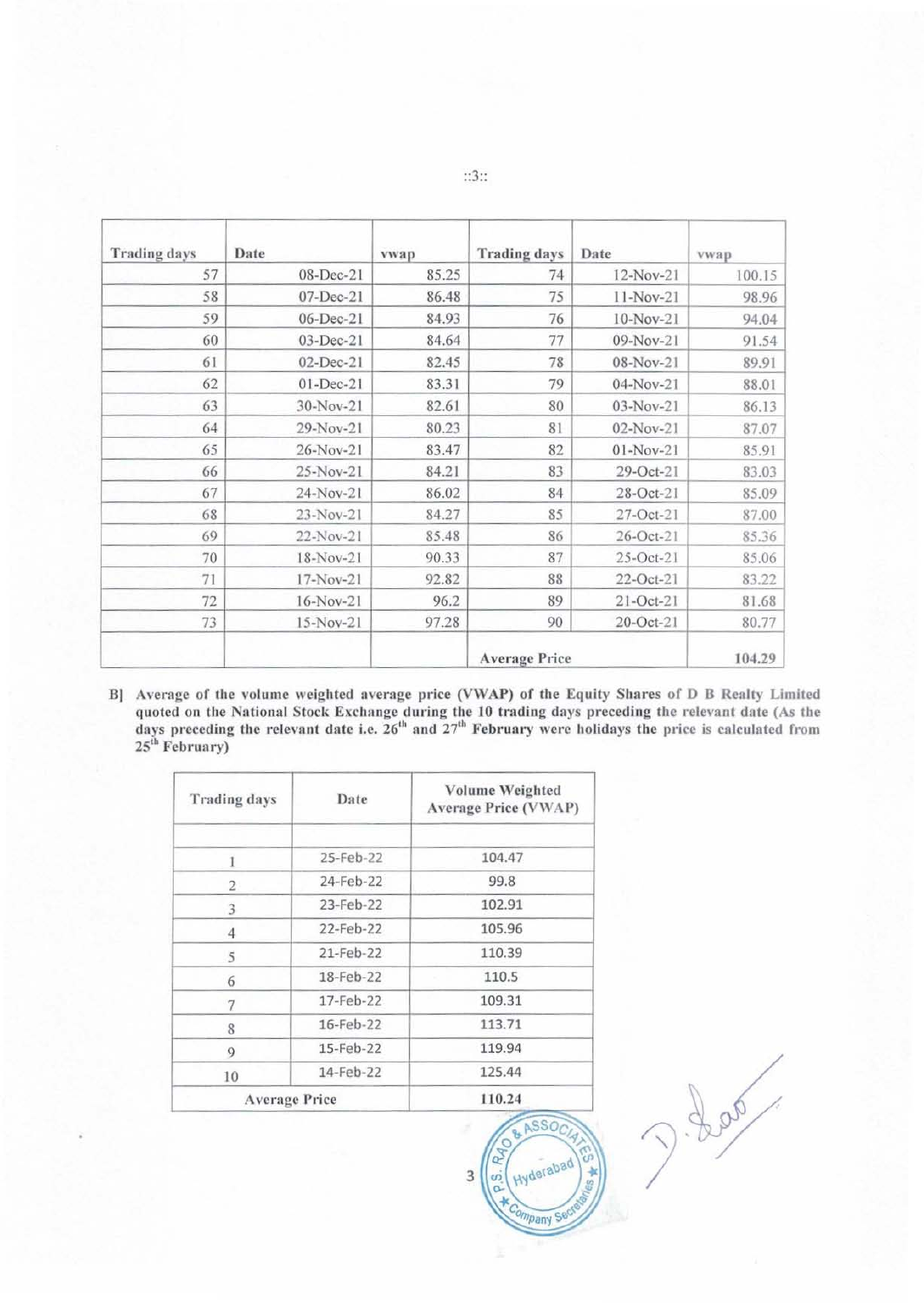In terms of explanation provided in regulation 164 of SEBI(ICDR) Regulations, 2018 (as amended form time to time), the price quoted on National Stock Exchange Limited has been considered to derive the price in terms of the said regulation as the trading volume is the highest in respect of equity shares of Kemex Microsystems (India) Limited.

A] Average of 90 Trading days VWAP

B] Average of 10 Trading days VWAP

C] Floor price as determined by Independent Registered Valuer Applicable Minimum Price

104.29 110.24 110.24

D. Las  $ssoc$ Hyderabad es #

4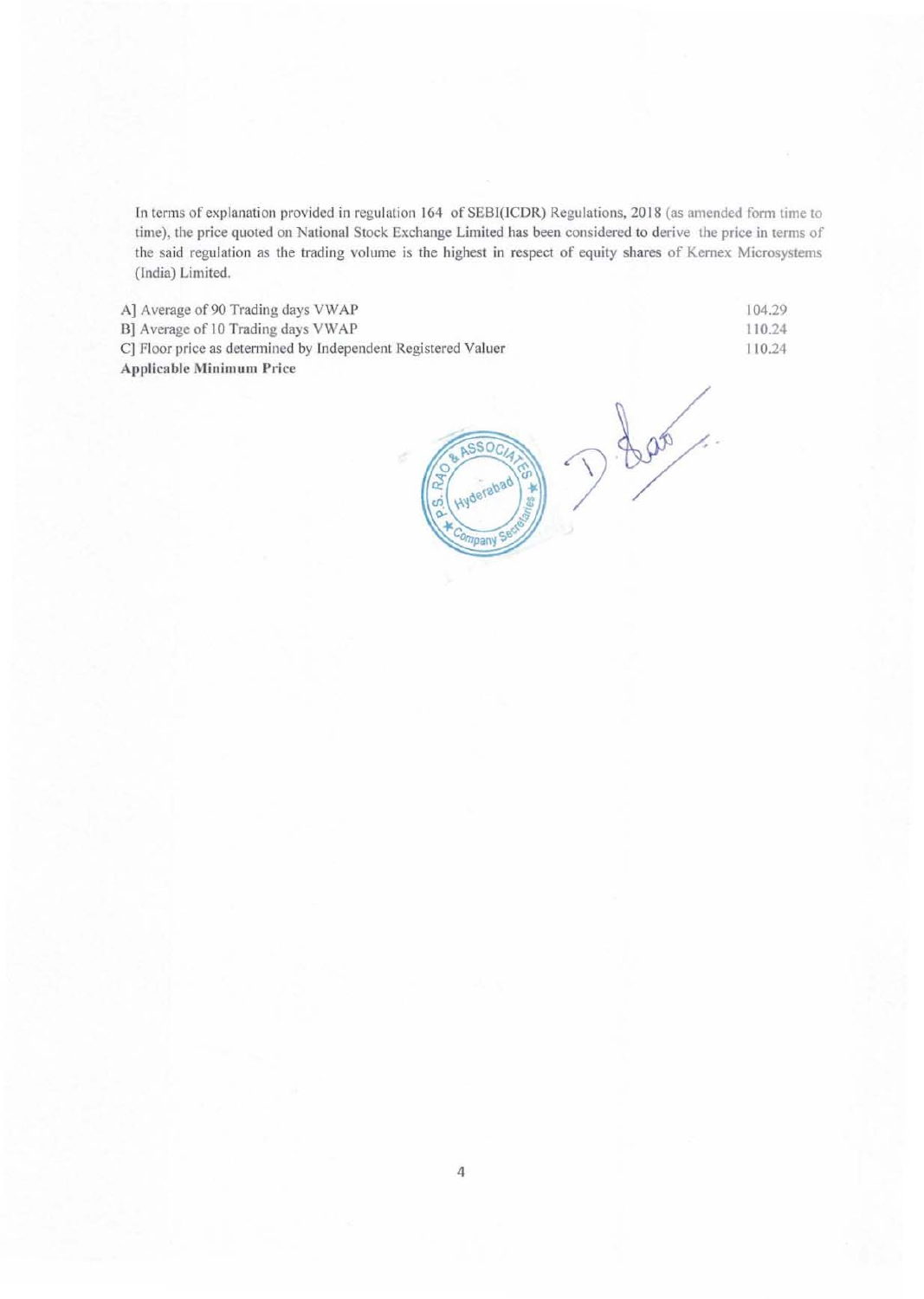# Annexure II: Explanatory notes to Certificate dated March 4, 2022

1. Certificate for calculation of minimum issue price for application of "in-principal approval" by Kernex Microsystems (India) Limited prior to issue and allotment of 13,00,000 equity shares on preferential basis under Regulation 28(1) of the SEBI (Listing Obligations and Disclosure Requirements), Regulations, 2015:

We have been requested by the Board of Directors of Kernex Microsystems (India) Limited ('the Company') to issue a certificate stating that the minimum issue price for the proposed preferential issue as per Chapter V of SEBI (Issue of Capital and Disclosure Requirements) (ICDR) Regulations, 2018, as amended. In accordance with the requirements of Chapter V of SEBI (Listing Obligations and Disclosure Requirements), Regulations, 2015 this certificate is directly issued to the recognized stock exchange.

The certificate is issued in accordance with the terms of our engagement letter dated 3<sup>rd</sup> March, 2022.

#### Management's Responsibility 2.

The preparation of details for calculation of minimum issue price for the proposed preferential issue as per regulation 164 of Chapter V of the SEBI (Issue of Capital and Disclosure Requirements) Regulations, is the responsibility of the Management of the Company including maintenance of all relevant supporting records and documents.

The Management is also responsible for ensuring that the Company complies with the requirements of the recognized stock exchange and SEBI (ICDR) regulation for providing all relevant information to the Securities and Exchange Board of India and recognized stock exchange.

### 3. Practising Company Secretary's Responsibility

Pursuant to the requirements as given in para 1 above, it is our responsibility to provide a reasonable assurance as regards mathematical accuracy of minimum issue price for the proposed preferential issue is in accordance with Regulation 164 of Chapter V of SEBI (Issue of Capital and Disclosure Requirements) regulations, 2018, as amended.

We have performed the following procedures:

- Ensured that the calculation of the minimum issue price of equity shares as per prescribed pricing formula a. under the ICDR Regulations prepared by the Management (refer Annexure I above);
- Verified the Relevant Date from the board resolution approving the proposed issue; b.
- c. Obtained and read a certified copy of resolutions of the Board of Directors of the Company dated 3rd March, 2022 in respect of the proposed issue;
- d. For the purpose of calculation of minimum issue price for warrants on preferential basis, we have relied on the historical data extracted by the management from recognized stock exchanges website.

 $\frac{1}{2}$ ASSO yderabad &